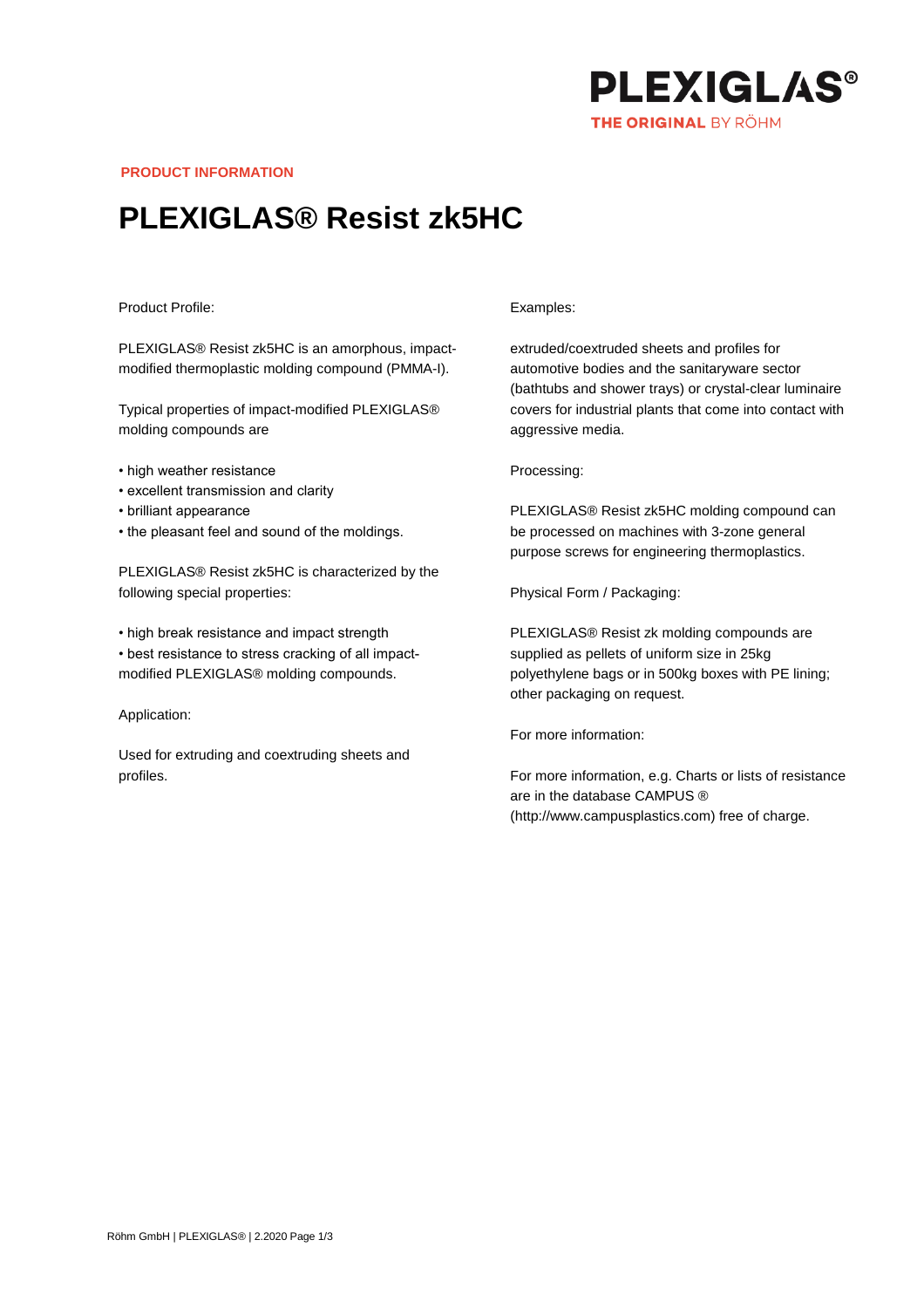## Properties:

|                                          | <b>Parameter</b>  | Unit                   | <b>Standard</b>    | <b>PLEXIGLAS® Resist</b><br>zk5HC |
|------------------------------------------|-------------------|------------------------|--------------------|-----------------------------------|
| <b>Mechanical Properties</b>             |                   |                        |                    |                                   |
| <b>Tensile Modulus</b>                   | 1 mm/min          | <b>MPa</b>             | <b>ISO 527</b>     | 2500                              |
| <b>Yield Stress</b>                      | 50 mm/min         | MPa                    | <b>ISO 527</b>     | 63                                |
| <b>Yield Strain</b>                      | 50 mm/min         | $\%$                   | <b>ISO 527</b>     | 5                                 |
| Nominal Strain @ Break                   |                   | %                      | <b>ISO 527</b>     | 28                                |
| Charpy Impact Strength                   | $23^{\circ}$ C    | kJ/m <sup>2</sup>      | <b>ISO 179/1eU</b> | 55                                |
| <b>Thermal Properties</b>                |                   |                        |                    |                                   |
| Vicat Softening Temperature              | B / 50            | °C                     | <b>ISO 306</b>     | 100                               |
| <b>Glass Transition Temperature</b>      |                   | °C                     | ISO 11357          | 108                               |
| Temp. of Deflection under Load           | 0.45 MPa          | °C                     | <b>ISO 75</b>      | $\star$                           |
| Temp. of Deflection under Load           | 1.8 MPa           | °C                     | <b>ISO 75</b>      | $\star$                           |
| Coeff. of Linear Therm. Expansion        | $0 - 50^{\circ}C$ | $E-5$ / $\mathrm{K}$   | ISO 11359          | 9                                 |
| Classes of construction product          |                   |                        | DIN EN 13501-1     | E                                 |
| Flammability UL 94                       | $1.5 \text{ mm}$  | Class                  | IEC 60695-11-10    | <b>HB</b>                         |
| <b>Rheological Properties</b>            |                   |                        |                    |                                   |
| Melt Volume Rate, MVR                    | 230°C / 3.8kg     | cm <sup>3</sup> /10min | ISO 1133           | 0.7                               |
| <b>Optical Properties</b>                | $d=3$ mm          |                        |                    |                                   |
| Luminous transmittance                   | D65               | $\%$                   | ISO 13468-2        | 92                                |
| Refractive Index                         | 589nm/23°C        |                        | <b>ISO 489</b>     | 1.49                              |
| <b>Other Properties</b>                  |                   |                        |                    |                                   |
| Density                                  |                   | g/cm <sup>3</sup>      | <b>ISO 1183</b>    | 1.17                              |
| Water Absorption in Water                | saturation, 23°C  | $\%$                   | <b>ISO 62</b>      | 1.9                               |
| <b>Humidity Absorption</b>               | 23°C / 50%        | %                      | <b>ISO 62</b>      | 0.5                               |
| <b>Recommended Processing Conditions</b> |                   |                        |                    |                                   |
| <b>Predrying Temperature</b>             |                   | °C                     |                    | max. 90                           |
| Predrying Time in Desiccant-Type Drier   |                   | h                      |                    | $2 - 3$                           |
| Melt Temperature                         |                   | °C                     |                    | $220 - 260$                       |
| Mold Temperature (Injection Molding)     |                   | °C                     |                    | $50 - 70$                         |

All listed technical data are typical values intended for your guidance. They are given without obligation and do not constitute a materials specification.